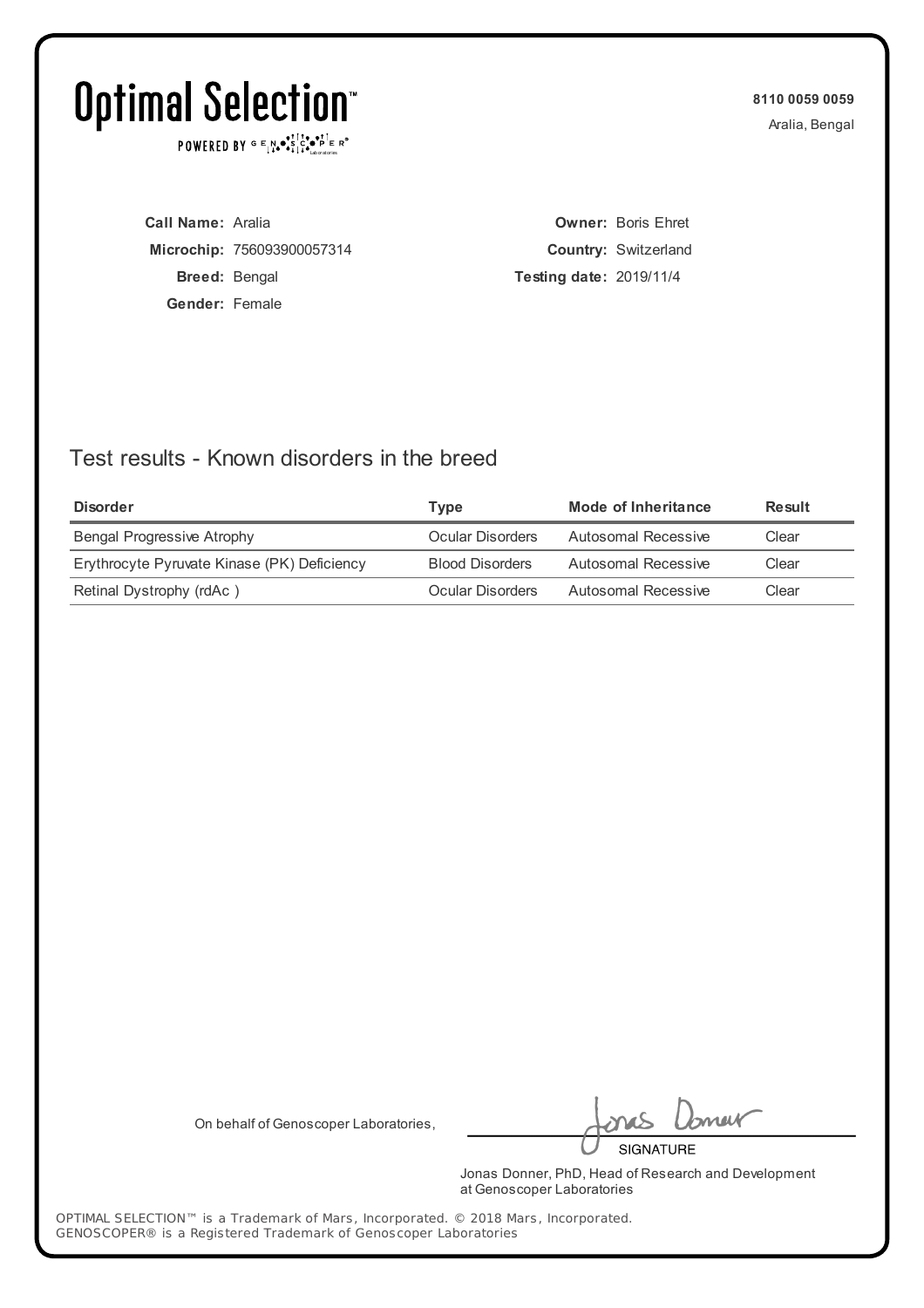POWERED BY  $G \in N_{\bullet} \bullet_{\bullet}^{\dagger} \mathbb{I}_{\bullet}^{\dagger} \bullet_{\mathbf{P}}^{\dagger} \mathbb{E} \mathbb{R}^{\circ}$ 

**8110 0059 0059** Aralia, Bengal

**Call Name:** Aralia **Microchip:** 756093900057314 **Breed:** Bengal **Gender:** Female

**Owner:** Boris Ehret **Country:** Switzerland **Testing date:** 2019/11/4

## Test results - Traits - page 1

#### **Blood Type**

| Trait                   | Genotype | <b>Description</b>                     |
|-------------------------|----------|----------------------------------------|
| Blood Type (3 variants) | N/b      | Cat carries b allele; blood type is A. |

On behalf of Genoscoper Laboratories,

neif **SIGNATURE** 

Jonas Donner, PhD, Head of Research and Development at Genoscoper Laboratories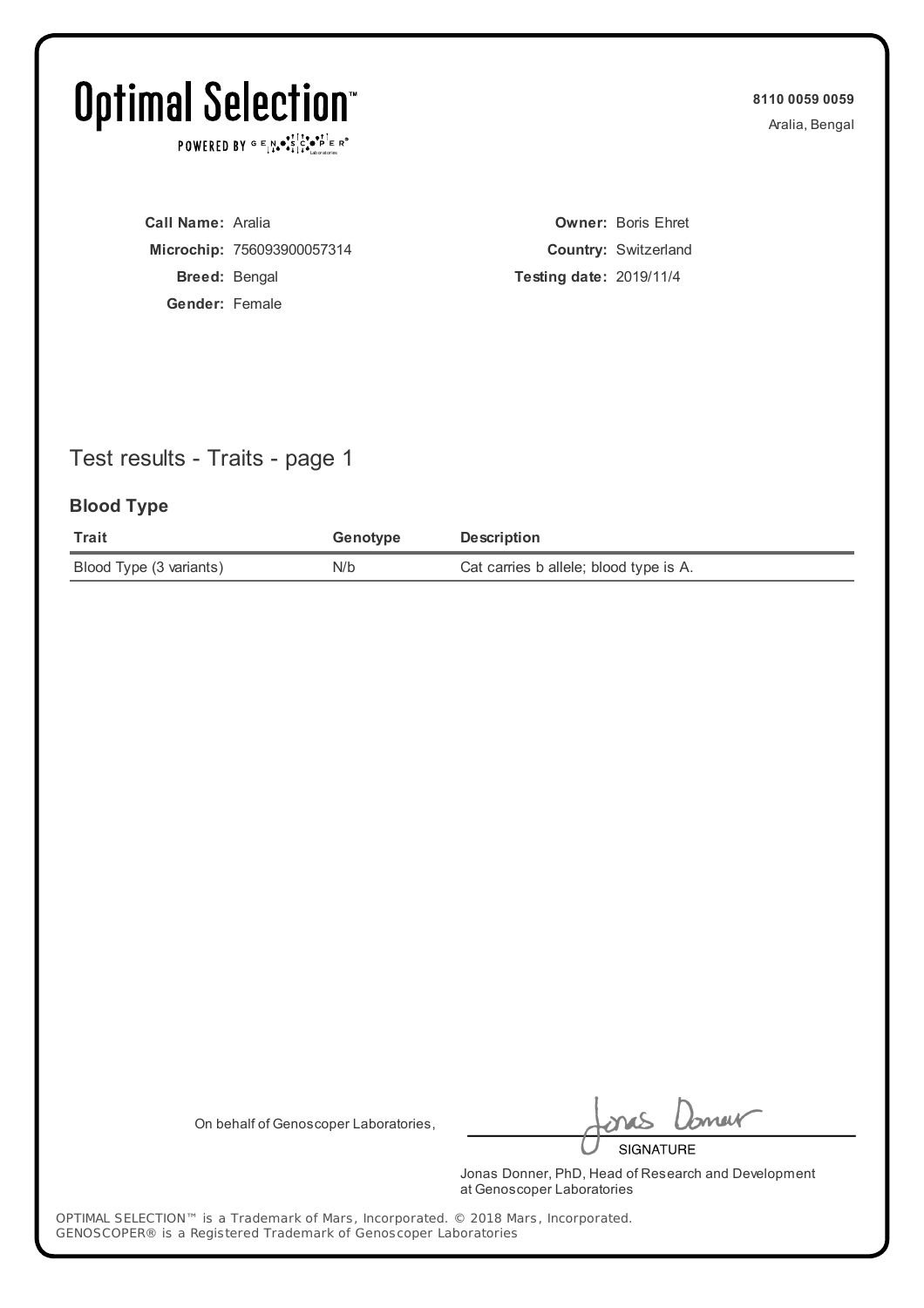POWERED BY  $G \in N_{\bullet} \bullet_{\bullet}^{\dagger} \mathbb{I}_{\bullet}^{\dagger} \bullet_{\mathbf{P}}^{\dagger} \mathbb{E} \mathbb{R}^{\circ}$ 

**8110 0059 0059** Aralia, Bengal

**Call Name:** Aralia **Microchip:** 756093900057314 **Breed:** Bengal **Gender:** Female

**Owner:** Boris Ehret **Country:** Switzerland **Testing date:** 2019/11/4

## Test results - Traits - page 2

#### **Coat Color**

| Trait                                                              |       | <b>Genotype Description</b>                                                                                                                        |
|--------------------------------------------------------------------|-------|----------------------------------------------------------------------------------------------------------------------------------------------------|
| Color Locus B: Chocolate and<br>Cinnamon (2 variants)              | B/B   | The cat produces black pigment.                                                                                                                    |
| Color Locus C: Pointed<br>Coloration and Albinism (3)<br>variants) | C/C   | This cat has full color with no color restrictions.                                                                                                |
| Color Locus A: Agouti and<br>Charcoal (2 variants)                 | A/A   | The cat is likely to have banded hair.                                                                                                             |
| any FERV1 insertion in the KIT N/N<br>gene                         |       | The cat has no copy of the FERV1 insertion in the KIT gene. The cat's<br>coat color is not affected by White spotting or Dominant White mutations. |
| MLPH T83del (d allele)                                             | D/D   | The cat does not have color dilution.                                                                                                              |
| $MC1R$ c.250G>A (e allele)                                         | E/E   | The cat does not have e allele for Amber color found in Norwegian Forest<br>Cat.                                                                   |
| $MC1R$ (er allele)                                                 | $-/-$ | The cat does not have er allele for Russet color found in Burmese.                                                                                 |

On behalf of Genoscoper Laboratories,

neif

**SIGNATURE** 

Jonas Donner, PhD, Head of Research and Development at Genoscoper Laboratories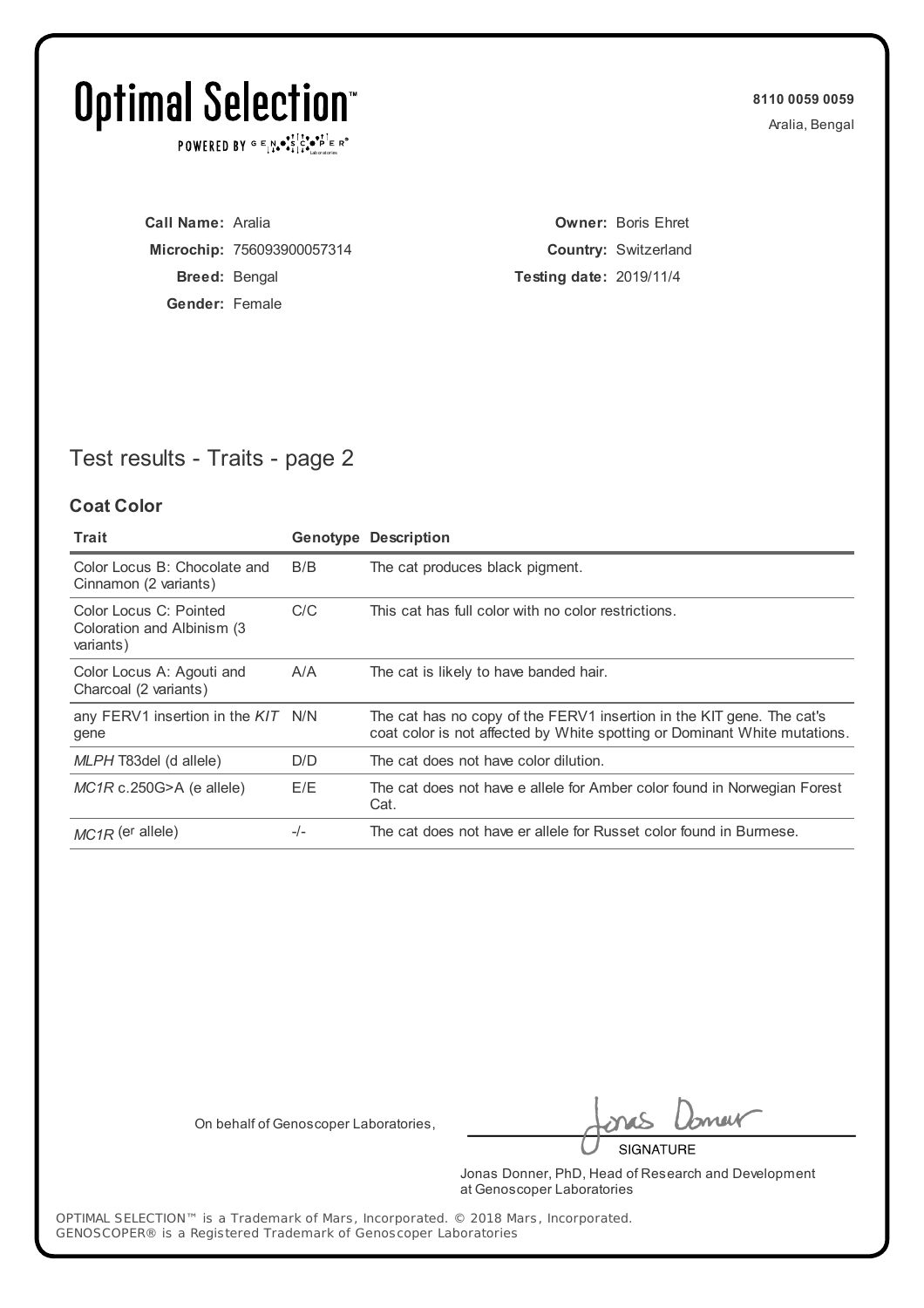POWERED BY  $G \in N_{\bullet} \bullet_{\bullet}^{\dagger} \mathbb{I}_{\bullet}^{\dagger} \bullet_{\mathbf{P}}^{\dagger} \mathbb{E} \mathbb{R}^{\circ}$ 

**8110 0059 0059** Aralia, Bengal

**Call Name:** Aralia **Microchip:** 756093900057314 **Breed:** Bengal **Gender:** Female

**Owner:** Boris Ehret **Country:** Switzerland **Testing date:** 2019/11/4

## Test results - Traits - page 3

#### **Coat Type**

| Trait                           |     | <b>Genotype Description</b>                                                                         |
|---------------------------------|-----|-----------------------------------------------------------------------------------------------------|
| Long Hair (4 variants)          | N/N | The cat does not have any of the tested long hair mutations and it is likely to<br>have short hair. |
| LPAR6<br>$c.250$ 253 del $TTTG$ | N/N | The cat does not have Cornish Rex curly coat.                                                       |
| KRT71 c.445-1C                  | N/N | The cat does not have Selkirk Rex curly coat.                                                       |

#### **Morphology**

| Trait                                        |               | <b>Genotype Description</b>                                                            |
|----------------------------------------------|---------------|----------------------------------------------------------------------------------------|
| Short tail, T-box mutations (3)<br>variants) | N/N           | The cat does not have any of the tested bobtail mutations originally<br>found in Manx. |
| Polydactyly (3 variants)                     | N/N           | The cat does not have any of the tested mutations causing extra digits.                |
| HES7 c.T5C                                   | $\frac{1}{1}$ | The cat has no bobtail mutation originally found in Japanese Bobtail.                  |

On behalf of Genoscoper Laboratories,

meik

**SIGNATURE** 

Jonas Donner, PhD, Head of Research and Development at Genoscoper Laboratories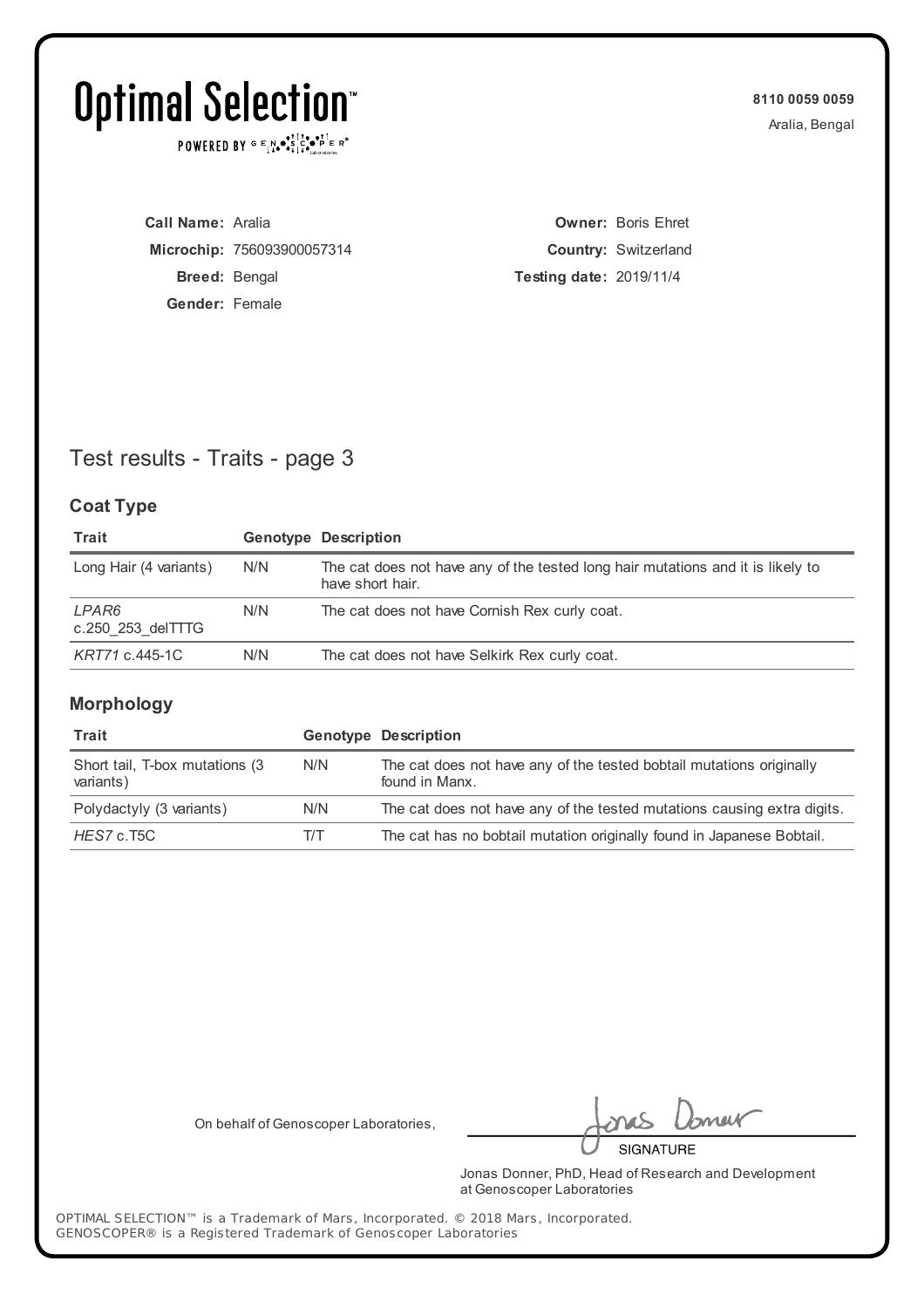# **Optimal Selection**

 $\texttt{POWERED BY} \xrightarrow{\mathbf{c}} \mathbb{I} \underset{\mathbf{a}}{\mathbf{a}} \bullet \underset{\mathbf{a}}{\mathbf{a}} \underset{\mathbf{b}}{\mathbf{a}} \circ \underset{\mathbf{b}}{\mathbf{b}} \overset{\mathbf{c}}{\mathbf{b}} \underset{\mathbf{b}}{\mathbf{b}} \circ \underset{\mathbf{c}}{\mathbf{b}} \overset{\mathbf{c}}{\mathbf{b}} \mathbf{c}} \mathbf{c}^{\circ}$ 

### Test results - Additional disorders found in other breeds - page 1

#### **Blood Disorders**

| <b>Disorder</b>                      | Mode of Inheritance | Result |
|--------------------------------------|---------------------|--------|
| Factor XII Deficiency                | Autosomal Recessive | Clear  |
| Hemophilia B, mutation F9: c.1014C>T | X-linked Recessive  | Clear  |
| Hemophilia B, mutation F9: c.247G>A  | X-linked Recessive  | Clear  |

#### **Cardiac Disorders**

| <b>Disorder</b>                                                             | Mode of Inheritance                           | Result |
|-----------------------------------------------------------------------------|-----------------------------------------------|--------|
| Hypertrophic Cardiomyopathy, MYBPC3 mutation: A31P found in Maine<br>Coon   | Autosomal Dominant<br>(Incomplete Penetrance) | Clear  |
| Hypertrophic Cardiomyopathy, MYBPC3 mutation: c.2460C>T found in<br>Ragdoll | Autosomal Dominant<br>(Incomplete Penetrance) | Clear  |

#### **Endocrine Disorders**

| <b>Disorder</b>                | Mode of Inheritance | Result |
|--------------------------------|---------------------|--------|
| Congenital Adrenal Hyperplasia | Autosomal Recessive | Clear  |

#### **Immunologic Disorders**

| <b>Disorder</b>                                     | Mode of Inheritance | Result |
|-----------------------------------------------------|---------------------|--------|
| Autoimmune Lymphoproliferative Syndrome             | Autosomal Recessive | Clear  |
| Congenital Hypotrichosis with Short Life Expectancy | Autosomal Recessive | Clear  |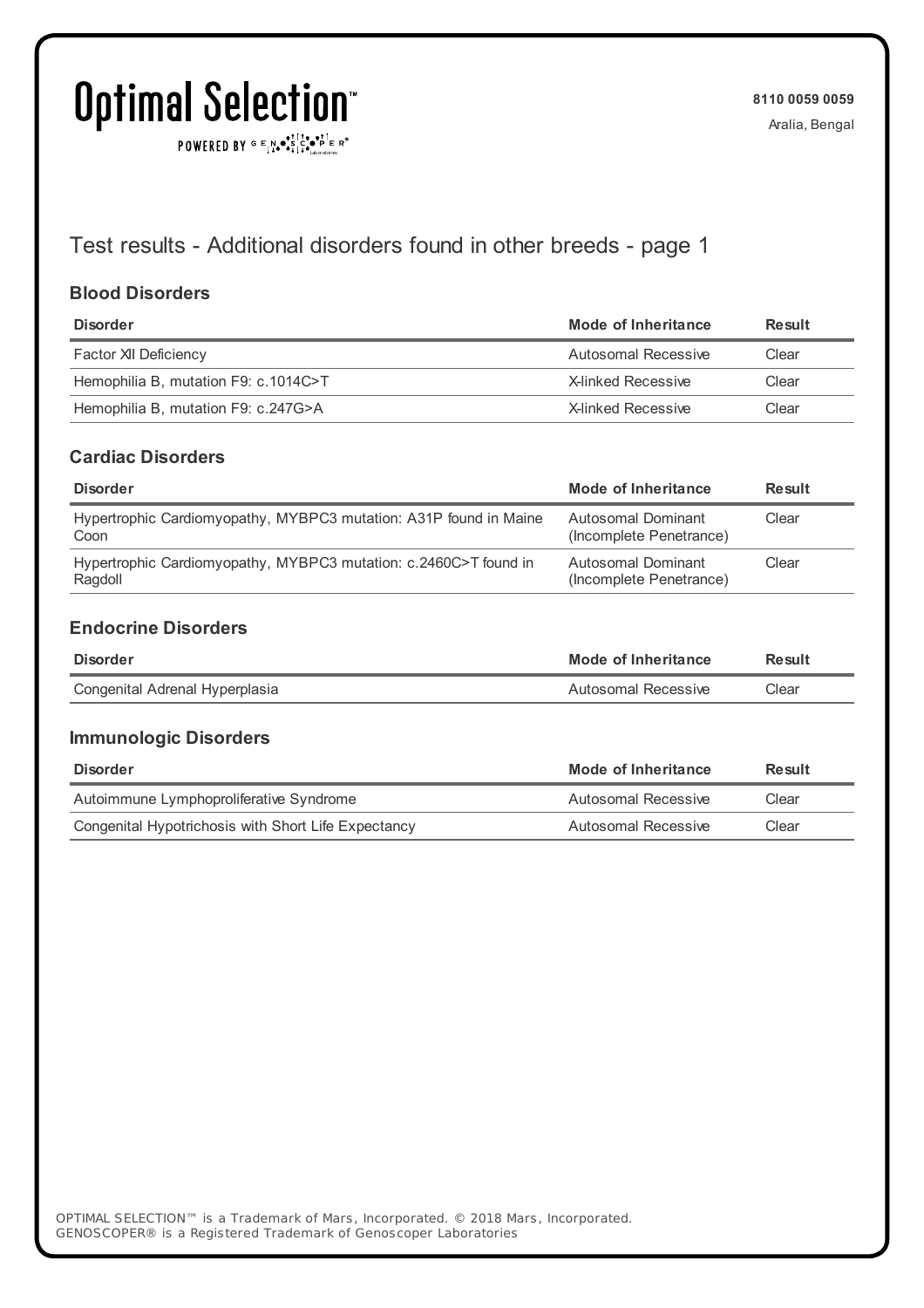$\texttt{POWERED BY} \xrightarrow{\mathbf{c}} \mathbb{I} \underset{\mathbf{a}}{\mathbf{a}} \bullet \underset{\mathbf{a}}{\mathbf{a}} \underset{\mathbf{b}}{\mathbf{a}} \circ \underset{\mathbf{b}}{\mathbf{b}} \overset{\mathbf{c}}{\mathbf{b}} \underset{\mathbf{b}}{\mathbf{b}} \circ \underset{\mathbf{c}}{\mathbf{b}} \overset{\mathbf{c}}{\mathbf{b}} \mathbf{c}} \mathbf{c}^{\circ}$ 

## Test results - Additional disorders found in other breeds - page 2

#### **Metabolic Disorders**

| <b>Disorder</b>                                                 | <b>Mode of Inheritance</b> | <b>Result</b> |
|-----------------------------------------------------------------|----------------------------|---------------|
| Acute Intermittent Porphyria                                    | <b>Autosomal Dominant</b>  | Clear         |
| Acute Intermittent Porphyria; HMBS mutation: c.107_110delACAG   | Autosomal Dominant         | Clear         |
| Acute Intermittent Porphyria; HMBS mutation: c.826-1G>A         | <b>Autosomal Dominant</b>  | Clear         |
| Acute Intermittent Porphyria; HMBS mutation: c.844delGAG        | <b>Autosomal Dominant</b>  | Clear         |
| Chylomicronemia, Lipoprotein Lipase Deficiency                  | Autosomal Recessive        | Clear         |
| Congenital Erythropoietic Porphyria, mutation UROS: c.331G>A    | Autosomal Recessive        | Clear         |
| Cystinuria; SCL3A1 mutation                                     | <b>Autosomal Recessive</b> | Clear         |
| Cystinuria; SCL7A9 mutation: c.1175C>T                          | Autosomal Recessive        | Clear         |
| Cystinuria; SCL7A9 mutation: c.706G>A                           | Autosomal Recessive        | Clear         |
| Cystinuria; SCL7A9 mutation: c.881A>T                           | <b>Autosomal Recessive</b> | Clear         |
| Dihydropyrimidinuria                                            | Autosomal Recessive        | Clear         |
| Mucopolysaccharidosis Type I                                    | Autosomal Recessive        | Clear         |
| Mucopolysaccharidosis Type VI (MPS VI), Typical Form            | <b>Autosomal Recessive</b> | Clear         |
| Mucopolysaccharidosis Type VII, mutation GUSB: c.1074G>A        | <b>Autosomal Recessive</b> | Clear         |
| Mucopolysaccharidosis VII; GUSB mutation C1424T                 | <b>Autosomal Recessive</b> | Clear         |
| Vitamin D-Dependent Rickets (VDDR-1A); CYP27B mutation: c.G637T | <b>Autosomal Recessive</b> | Clear         |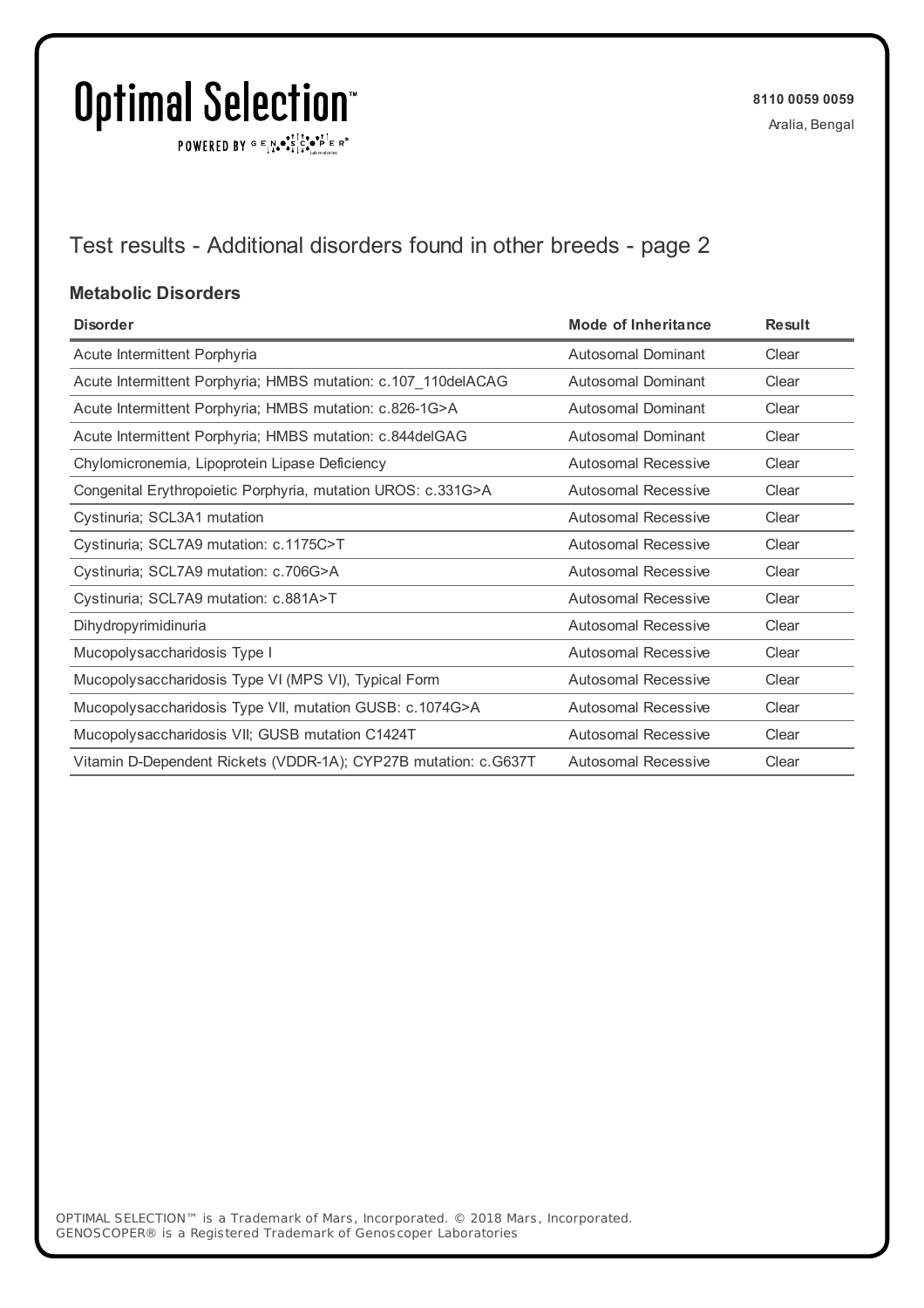$\texttt{POWERED BY} \xrightarrow{\mathbf{c}} \mathbb{I} \underset{\mathbf{a}}{\mathbf{a}} \bullet \underset{\mathbf{a}}{\mathbf{a}} \underset{\mathbf{b}}{\mathbf{a}} \circ \underset{\mathbf{b}}{\mathbf{b}} \overset{\mathbf{c}}{\mathbf{b}} \underset{\mathbf{b}}{\mathbf{b}} \circ \underset{\mathbf{c}}{\mathbf{b}} \overset{\mathbf{c}}{\mathbf{b}} \mathbf{c}} \mathbf{c}^{\circ}$ 

## Test results - Additional disorders found in other breeds - page 3

#### **Muscular Disorders**

| <b>Disorder</b>                                                                                           | Mode of Inheritance | <b>Result</b> |
|-----------------------------------------------------------------------------------------------------------|---------------------|---------------|
| Congenital Myasthenic Syndrome (CMS)                                                                      | Autosomal Recessive | Clear         |
| Myotonia Congenita                                                                                        | Autosomal Recessive | Clear         |
| Periodic Hypokalemic Polymyopathy, Burmese Hypokalemia, or Familial<br>Episodic Hypokalaemic Polymyopathy | Autosomal Recessive | Clear         |
| Spinal Muscular Atrophy (SMA)/Spinal Muscular Dystrophy                                                   | Autosomal Recessive | Clear         |

#### **Neurologic Disorders**

| <b>Disorder</b>                                                                           | <b>Mode of Inheritance</b> | Result |
|-------------------------------------------------------------------------------------------|----------------------------|--------|
| Feline GM1 Gangliosidosis                                                                 | Autosomal Recessive        | Clear  |
| GM2 Gangliosidosis, Domestic Shorthair mutation HEXB: c.1467 1491 inv Autosomal Recessive |                            | Clear  |
| GM2 Gangliosidosis, Japanese Domestic mutation HEXB: c.667C>T                             | Autosomal Recessive        | Clear  |
| <b>GM2 Gangliosidosis; Domestic Shorthair GM2A Mutation</b>                               | Autosomal Recessive        | Clear  |
| Niemann-Pick C2, NPC Disease, Sphingomyelinosis NPC2 Mutation                             | <b>Autosomal Recessive</b> | Clear  |
| Niemann-Pick C1, NPC Disease, Sphingomyelinosis NPC1 Mutation                             | Autosomal Recessive        | Clear  |

#### **Neuromuscular Disorders**

| Disorder                         | Mode of Inheritance | Result |
|----------------------------------|---------------------|--------|
| Glycogen Storage Disease Type IV | Autosomal Recessive | Clear  |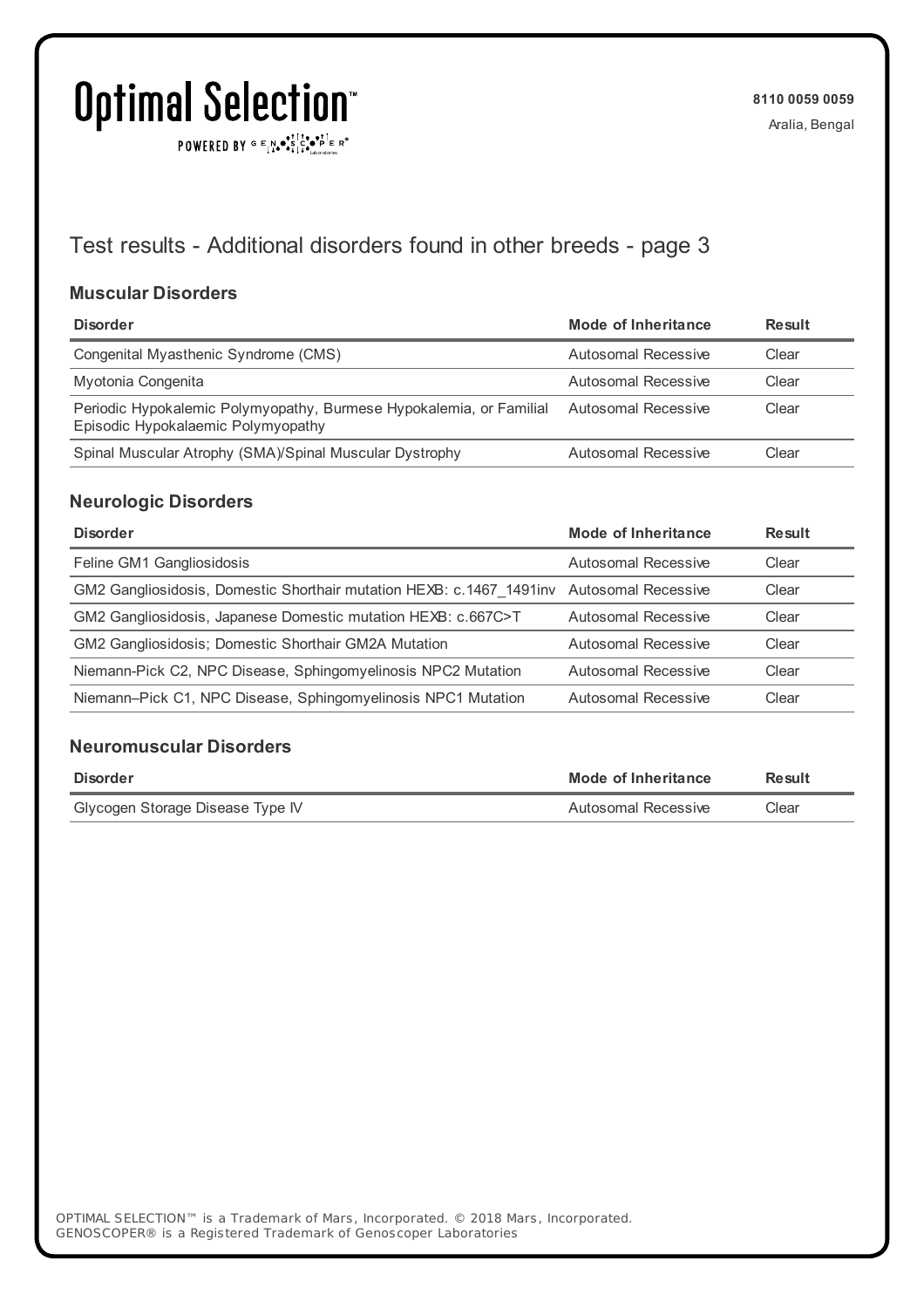$\texttt{POWERED BY} \xrightarrow{\mathbf{c}} \mathbb{I} \underset{\mathbf{a}}{\mathbf{a}} \bullet \underset{\mathbf{a}}{\mathbf{a}} \underset{\mathbf{b}}{\mathbf{a}} \circ \underset{\mathbf{b}}{\mathbf{b}} \overset{\mathbf{c}}{\mathbf{b}} \underset{\mathbf{b}}{\mathbf{b}} \circ \underset{\mathbf{c}}{\mathbf{b}} \overset{\mathbf{c}}{\mathbf{b}} \mathbf{c}} \mathbf{c}^{\circ}$ 

**8110 0059 0059** Aralia, Bengal

## Test results - Additional disorders found in other breeds - page 4

#### **Renal Disorders**

| <b>Disorder</b>           | Mode of Inheritance | <b>Result</b> |
|---------------------------|---------------------|---------------|
| Hyperoxaluria             | Autosomal Recessive | Clear         |
| Polycystic Kidney Disease | Autosomal Dominant  | Clear         |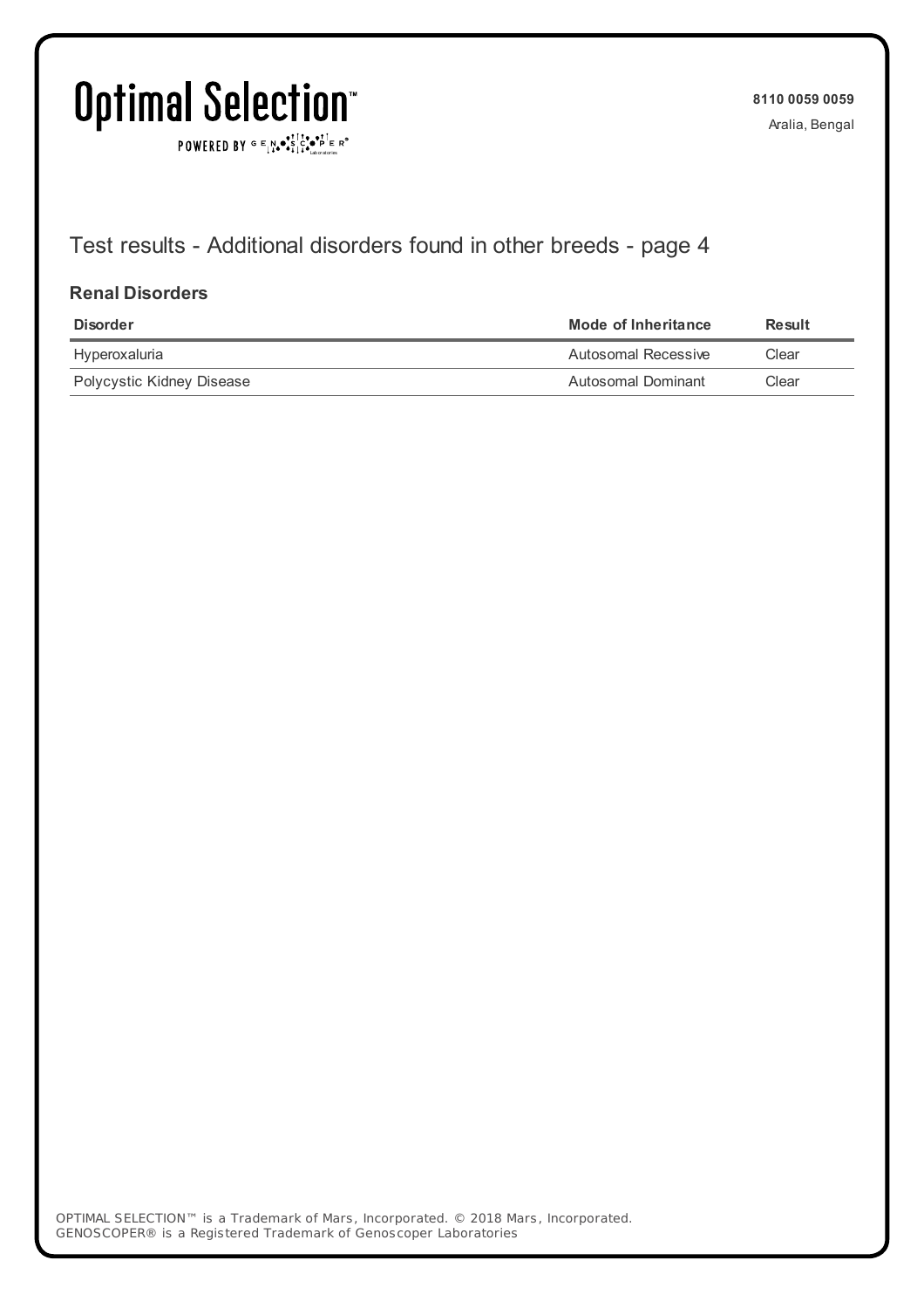## Optimal Selection

POWERED BY  $G \in N$ .  $\mathbb{R}$ ,  $\mathbb{R}$ ,  $\mathbb{R}$ ,  $\mathbb{R}$   $\mathbb{R}$  is  $\mathbb{R}$ 

### APPENDIX Explanation of the results of the tested disorders

Autosomal recessive inheritance (ARI)

Clear - A cat carries no copies of the tested mutation and has no or reduced likelihood of developing and passing on the disease/condition.

Carrier - A cat carries one copy of the tested mutation. Carriers typically have a normal, healthy appearance but pass on the mutation to approximately 50% of their offspring.

At risk - A cat carries two copies of the tested mutation and is at high or increased risk of developing the disease/condition.

Autosomal dominant inheritance (ADI)

Clear - A cat carries no copies of the tested mutation and has no or reduced likelihood of developing and passing on the disease/condition.

At risk - A cat carries one or two copies of the tested mutation and is at high or increased risk of developing the disease/condition.

X-linked recessive inheritance (X-linked)

Clear - A cat carries no copies of the tested mutation and has no or reduced likelihood of developing and passing on the disease/condition.

Carrier - Female carriers typically have a normal, healthy appearance but carry one copy of the tested mutation on one of their X chromosomes. As males only have one X chromosome, there are no male carriers.

At risk - Female cats at risk carrytwo mutated copies of the tested mutation. Males carry one copy of the tested mutation on their single X chromosome. Cats at risk are at high or increased risk of developing the disease/condition.

Please note that the descriptions above are generalized based on typically observed inheritance patterns. When obtaining a 'carrier' or 'at risk' test result, always refer to the corresponding online test documentation for more detailed information on the condition and any exceptions.